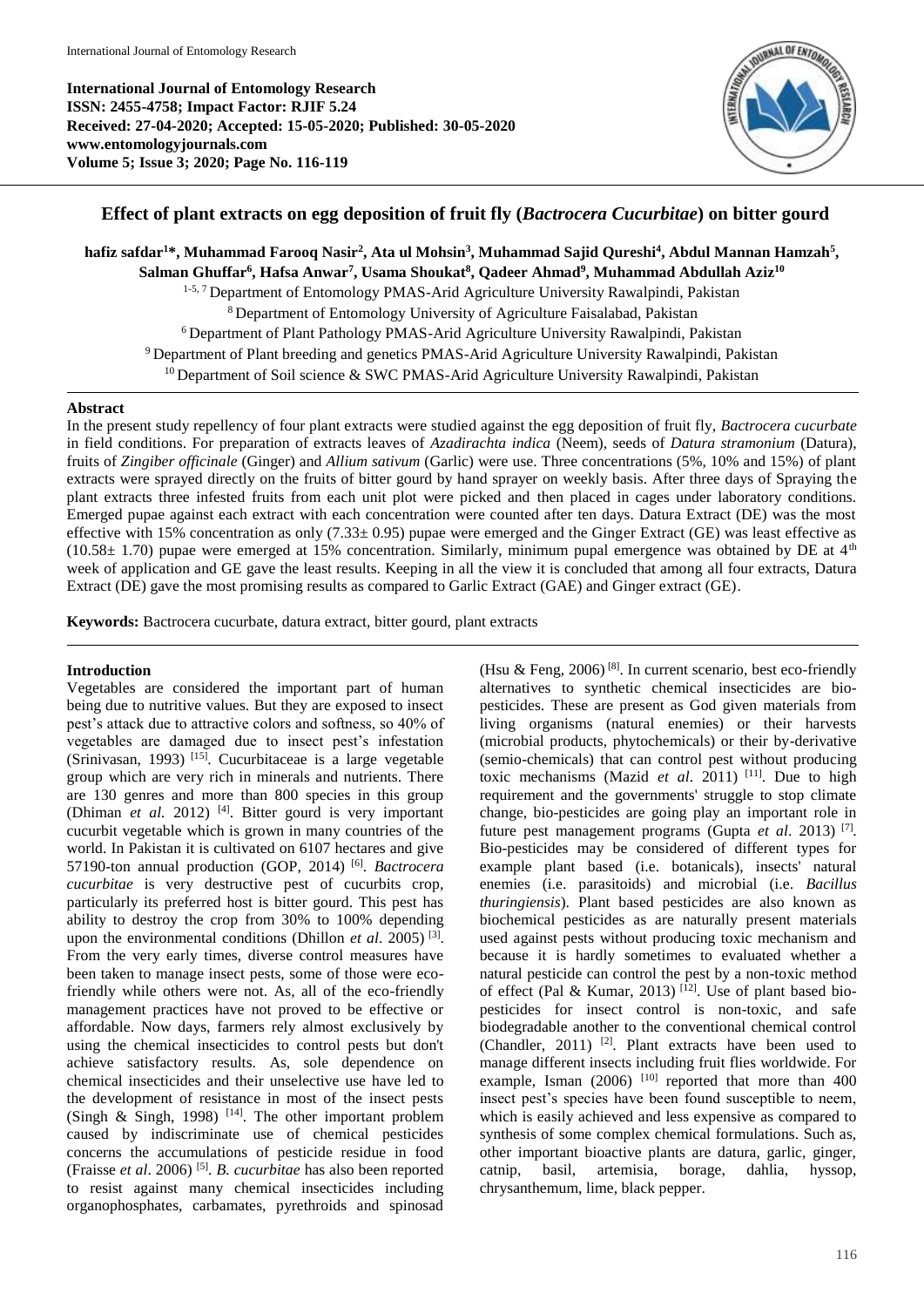### **Materials and Methods Plant Materials**

Seeds of *Datura stramonium* (Datura), fruits of *Zingiber officinale* (Ginger) and *Allium sativum* (Garlic) were collected to obtain their extracts.

# **Preparation of Plant Extracts**

Collected plant materials were washed with water and kept under shade at bio-control laboratory of Entomology Department, PMAS Arid Agriculture University Rawalpindi for drying. After drying plant materials were ground to obtain the fine powder by using simple grinder in the laboratory of Institute of Soil Sciences & SWC, PMAS Arid Agriculture University Rawalpindi. After obtaining the fine powder from each plant material plant, extracts were obtained by using Soxhlet's apparatus at 55-60 °C at Animal nutrition laboratory of Faculty of Veterinary and Animal Sciences, PMAS Arid Agriculture University Rawalpindi. In Soxhlet's apparatus, a proportion of 50 grams (botanical powder) and 250 ml (acetone) was used for several times to get the required amount of each plant extract. To get the stock solution, excessive amount of acetone was evaporated from the solution. Pure plant extracts were stored under 4 °C in refrigerator.

### **Field Experiments**

Field experiment was conducted at University Research Farm Knoot, Chakwal. Bitter gourd crop was sown by maintaining the row to row distance at 1.5 metre and plant to plant distance at 0.6 metre. Proper agronomic practices (i.e. hoeing, weeding, nutrients and irrigation) were adopted to grow the crop. Sixteen plots were maintained and from each plot three plants were randomly selected. Each of the selected plant served as an experimental unit. Three concentrations (i.e. 5%, 10% and 15%) of each plant extract were prepared and applied to separate experimental units along with control. Three replications for treatment were maintained. First treatment was applied at fruit setting while remaining three treatments were applied with a time interval

of one week after each application. Infested fruits were collected three days after each treatment application and brought to bio-control laboratory of Entomology Department, PMAS Arid Agriculture University Rawalpindi. Collected samples were placed inside transparent plastic cages under optimum conditions. The mixture of soil and sand was placed in the cages for the pupation of fruit fly. After ten days of sample collection, the soil was sieved out to collect the pupae. The collected pupae were counted down to record the pupal emergence data concerning each treatment and control.

# **Results**

# of the Plant Extracts with Different **itions** on Egg Deposition of *Bactrocera* **Concentrations** on *Egg Cucurbitae*

During the application of Datura Extract (DE) against number of emerged pupae at four time intervals. Result revealed that averaged minimum pupal emergence  $(7.33\pm$ 0.95) against Datura extract was obtained at 15% concentration at four weekly intervals followed by 10.25± 0.63 and  $13.17 \pm 1.09$  at 10% and 5% concentrations, respectively Fig.01. Data pattern demonstrated the inverse relationship between pupal emergence and extract concentrations i.e. pupal emergence was decreased with the increase in concentration and same relationship was found between pupal emergence and time interval. In case of Garlic extract (GAE) at 1-4 weeks' intervals averaged minimum pupal emergence (9.58± 0.91) was obtained at 15% concentration, followed by 12.33± 0.91 and 16.25±1.14 at 10% and 5% concentrations, respectively. Moreover, minimum pupal emergence was recorded at fourth weekly application interval, while that of maximum pupal emergence was observed at first weekly application interval with 5% concentration Fig 02**.** During the application of Ginger Extract (GE) averaged minimum pupal emergence  $(10.58 \pm 1.70)$  was calculated at 15% concentration, followed by  $13.41 \pm 0.69$  and  $17.25 \pm 0.12$  at 10% and 5% concentrations Fig 03.



**Fig 1:** Efficacy of Datura Extract (DE) with three concentrations at four time intervals against pupal emergence of fruit fly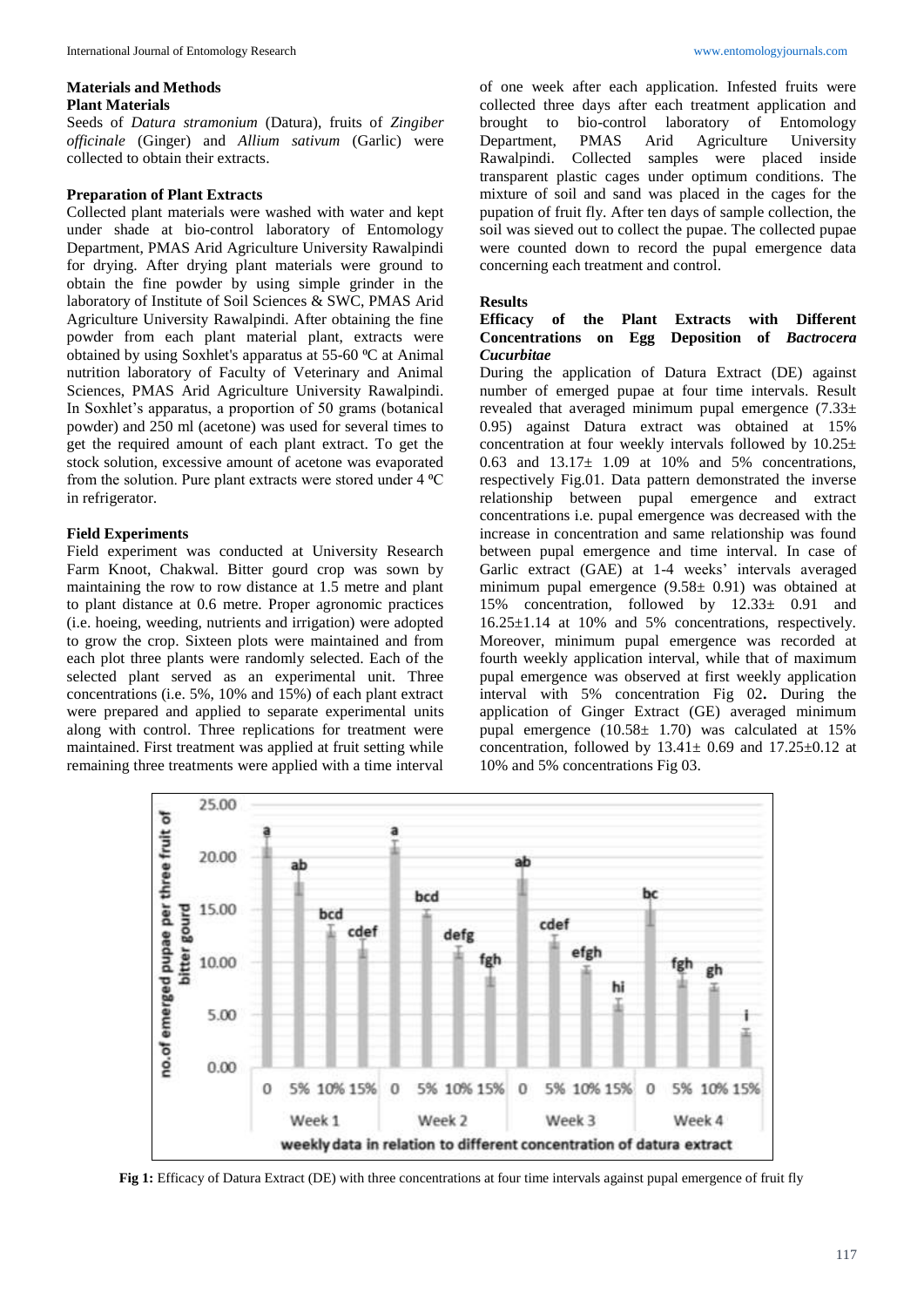

**Fig 2:** Efficacy of Garlic Extract (GAE) with three concentrations at four time intervals against pupal emergence of fruit fly



**Fig 3:** Efficacy of Ginger Extract (GE) with three concentrations at four time intervals against pupal emergence of fruit fly

### **Discussion**

Outcomes of the current studies were reviewed in the literature to compare the findings of the different investigators of the world regarding the effect of the plant extracts on egg deposition of the fruit fly on different vegetable crops. It was found that most of the observed results were associated and relevant to the past work. Current results showed that number of emerged pupae changed with plant extracts, concentrations and applied intervals. Moreover, pupal emergence was decreased with increase in concentration and applied interval while minimum pupal emergence was observed at applied interval of fourth week along with 15% concentration and maximum pupal emergence was recorded at applied interval of first week along with 5% concentration. Concerning the concentrations, it was recorded that 15% concentration produced the best results as it caused the minimum pupal emergence of *B. cucurbitae* on bitter gourd. Similar findings

regarding the efficacy of concentrations were observed by Siddique et al. (2018)<sup>[13]</sup>. Current findings concerning the efficacy of plant extracts at different applied intervals on pupal emergence of *B. cucurbitae* reported that pupal emergence was decreased with increase in number of applied intervals. Furthermore, minimum pupal emergence was recorded at last applied interval (i.e. fourth week) while that of maximum pupal emergence was recorded at first week of plant extracts application. As far as plant extracts were concerned, outcomes revealed that datura extract had highest efficacy with lowest rate of mean pupal emergence with 15% concentration at fourth applied interval. It was concluded that datura extract had maximum repellent effects followed by garlic and ginger. Relevant findings about efficacy of the plant extracts on the setting and oviposition response of *B. zonata* were reported by Ilyas *et al*. (2017) [9] . It was concluded that datura extract can be applied at higher concentrations to control *B. cucurbitae* on bitter gourd.